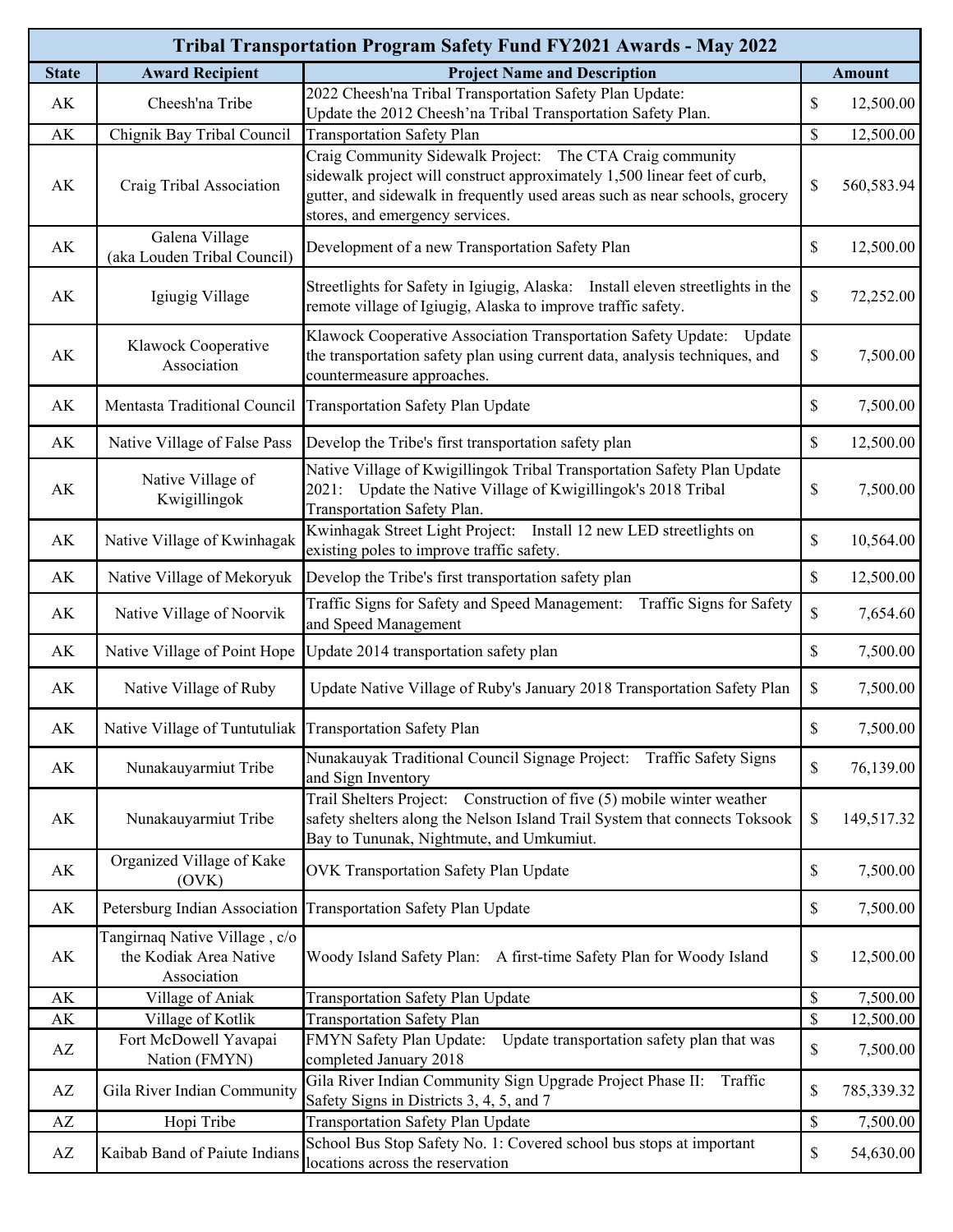| Tribal Transportation Program Safety Fund FY2021 Awards - May 2022 |                                                                                 |                                                                                                                                                                                                                  |               |               |  |  |  |  |
|--------------------------------------------------------------------|---------------------------------------------------------------------------------|------------------------------------------------------------------------------------------------------------------------------------------------------------------------------------------------------------------|---------------|---------------|--|--|--|--|
| <b>State</b>                                                       | <b>Award Recipient</b>                                                          | <b>Project Name and Description</b>                                                                                                                                                                              |               | <b>Amount</b> |  |  |  |  |
| AZ, NM                                                             | Navajo Nation                                                                   | Roadway Departure Countermeasures on high-risk routes                                                                                                                                                            | \$            | 981,402.00    |  |  |  |  |
| CA                                                                 | Ewiiaapaayp Band of<br>Kumeyaay Indians                                         | <b>EBKI</b> Transportation Safety Plan                                                                                                                                                                           | $\$$          | 12,500.00     |  |  |  |  |
| CA                                                                 | Karuk Tribe                                                                     | RSA - Roadway Safety Audit: Roadway Safety Audit (RSA) in Yreka                                                                                                                                                  | $\mathbb{S}$  | 44,679.00     |  |  |  |  |
| CA                                                                 | Robinson Rancheria of Pomo<br>Indians                                           | Update the 2017 Transportation Safety Plan for the Robinson Rancheria                                                                                                                                            | \$            | 12,500.00     |  |  |  |  |
| CA                                                                 | Robinson Rancheria of Pomo<br>Indians                                           | Robinson Rancheria RSA Intersection of Pomo Way and Highway 20:<br>Roadway Safety Audit (RSA) at the Intersection of Pomo Way and<br>Highway 20                                                                  | \$            | 47,766.00     |  |  |  |  |
| CO                                                                 | Southern Ute Indian Tribe                                                       | <b>Transportation Safety Plan</b>                                                                                                                                                                                | $\mathbb{S}$  | 7,500.00      |  |  |  |  |
| CT                                                                 | Mashantucket Pequot Tribal<br>Nation                                            | Update 2018 Transportation Safety Plan                                                                                                                                                                           | \$            | 7,500.00      |  |  |  |  |
| MI                                                                 | Saginaw Chippewa Indian<br>Tribe of Michigan                                    | Update the 2015 Transportation Safety Plan                                                                                                                                                                       | $\mathbb{S}$  | 7,500.00      |  |  |  |  |
| <b>MN</b>                                                          | Red Lake Band of Chippewa<br>Indians                                            | Lighting for 40 High-Risk Intersections                                                                                                                                                                          | \$            | 268,000.00    |  |  |  |  |
| MT                                                                 | Assiniboine and Sioux Tribes<br>of the Fort Peck Indian<br>Reservation, Montana | Update the existing 2018 Transportation Safety Management Plan                                                                                                                                                   | $\mathbb{S}$  | 7,500.00      |  |  |  |  |
| MT                                                                 | Assiniboine and Sioux Tribes<br>of the Fort Peck Indian<br>Reservation, Montana | Wiota - Milk River Road Realignment Safety Project                                                                                                                                                               | $\mathcal{S}$ | 140,000.00    |  |  |  |  |
| MT                                                                 | Assiniboine and Sioux Tribes<br>of the Fort Peck Indian<br>Reservation, Montana | Shoulder Widening and Clear Zone Improvements, Route No. 1 -- Box<br>Elder to Calias Hill: Shoulder Widening and Clear Zone Improvements,<br>Route No. 1 -- Box Elder to Calias Hill                             | \$            | 300,000.00    |  |  |  |  |
| MT                                                                 | Chippewa Cree Indians of the<br>Rocky Boy's Reservation                         | Rocky Boy Shared-Use Path Project along Route 6 (Upper Box Elder<br>Road)                                                                                                                                        | \$            | 598,242.00    |  |  |  |  |
| <b>NM</b>                                                          | Pueblo of Nambe                                                                 | RSA - School Bus routes within Nambe Pueblo                                                                                                                                                                      | \$            | 45,388.00     |  |  |  |  |
| NM                                                                 | Ramah Navajo Chapter                                                            | BIA 125 Traffic Calming Measures for Mountain View                                                                                                                                                               | \$            | 348,282.86    |  |  |  |  |
| <b>NV</b>                                                          | Moapa Band of Paiutes                                                           | Moapa River Indian Reservations Transportation Safety Plan Update:<br><b>Transportation Safety Plan</b>                                                                                                          | \$            | 7,500.00      |  |  |  |  |
| <b>NV</b>                                                          | Reno Sparks Indian Colony                                                       | Development of Tribal Transportation Plan                                                                                                                                                                        | $\$$          | 12,500.00     |  |  |  |  |
| $\ensuremath{\text{NV}}$                                           | Winnemucca Indian Colony                                                        | <b>Transportation Safety Plan</b>                                                                                                                                                                                | \$            | 12,500.00     |  |  |  |  |
| NY                                                                 | Seneca Nation                                                                   | Route 438/Versailles Plank Road Intersection Improvement Project:<br>Safety improvement project at the intersection of Route 438 and Versailles<br>Plank Road on the Seneca Nation's Cattaraugus Territory.      | \$            | 298,000.00    |  |  |  |  |
| OK                                                                 | Muscogee (Creek) Nation                                                         | Muscogee (Creek) Nation Transportation Safety Plan Update                                                                                                                                                        | \$            | 7,500.00      |  |  |  |  |
| <b>OR</b>                                                          | Confederated Tribes of the<br>Umatilla Indian Reservation                       | Transportation Safety Plan Update                                                                                                                                                                                | \$            | 7,500.00      |  |  |  |  |
| SC                                                                 | Catawba Indian Nation                                                           | Indian Tr.-Route 691 Corridor Safety Improvements: Pavement repair,<br>installation of shoulder material, proper striping, rumble strips and<br>guardrail in strategic locations to reduce run off road crashes. | \$            | 311,408.00    |  |  |  |  |
| ${\rm SD}$                                                         | Oglala Sioux Tribe of the<br>Pine Ridge Indian Reservation                      | Traffic and Criminal Software (TraCS) System Upgrade Project                                                                                                                                                     | \$            | 244,000.00    |  |  |  |  |